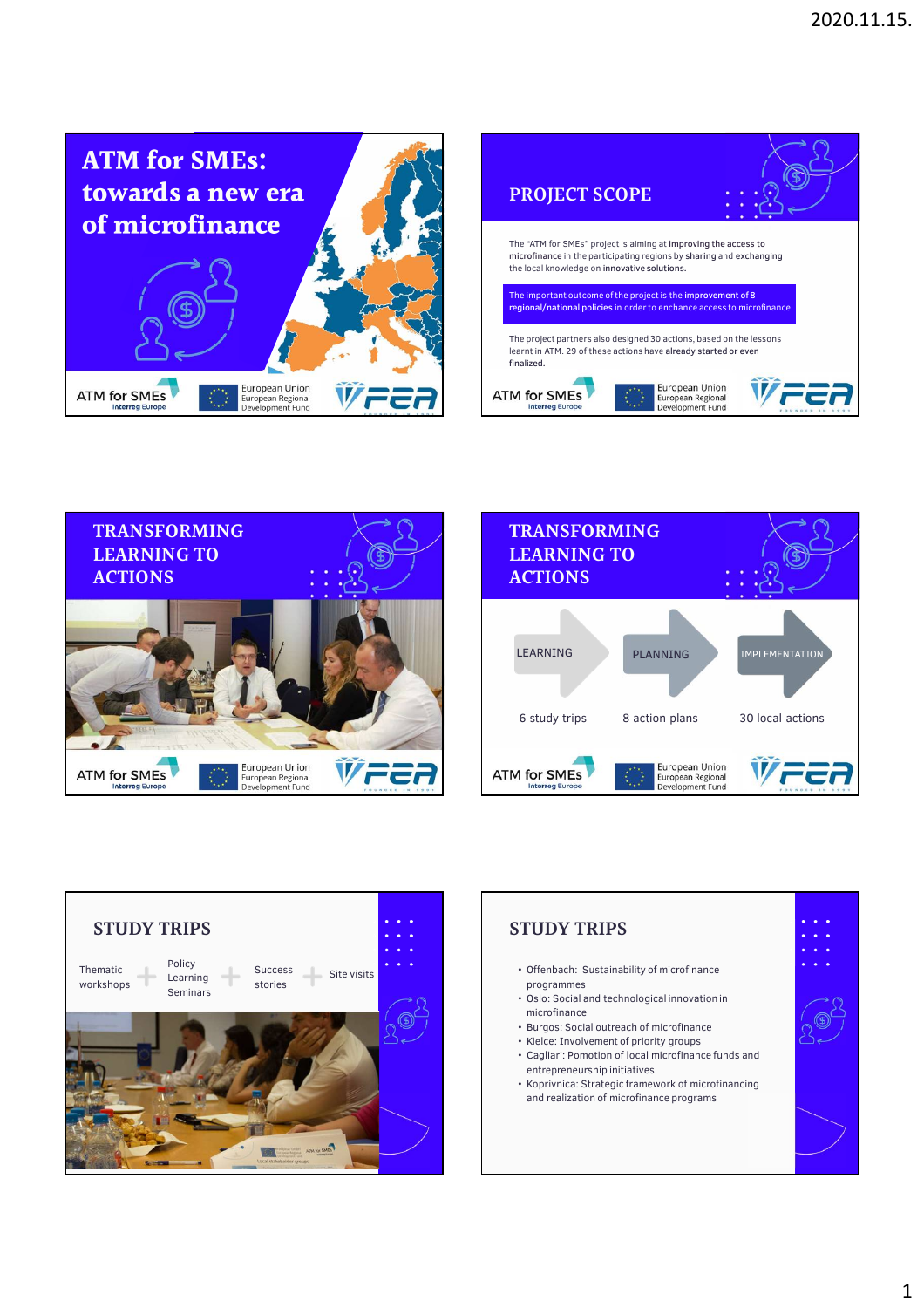## **STUDY TRIPS - CONFESSIONALS**  • 6 policies directly linked to ERDF • 2 policies with regional The study trips showed some real examples how **CO** microfinance helped people to realize their dreams. relevance **POLICY IMPROVEMENTS** • 3 policies improved by The discussions and exchange of ideas during the change in the tematic seminars help us how to leverage the 99 to facilitate access to management potentials of microfinance microfinance, based on the • 5 policies improved by learnings from the project generating new projects The project showed that the essence of non-profit microfinance is the same everywhere: the return should be measured by the social benefits, and we got OG • 7 policy improvements excellent examples how to do so. reported and approved ATM for SMEs **Exercise And Average and Average and Average Average Average Average Average Average Average Average Average Average Average Average Average Average Average Average Average Average Average Average Average Average Average**